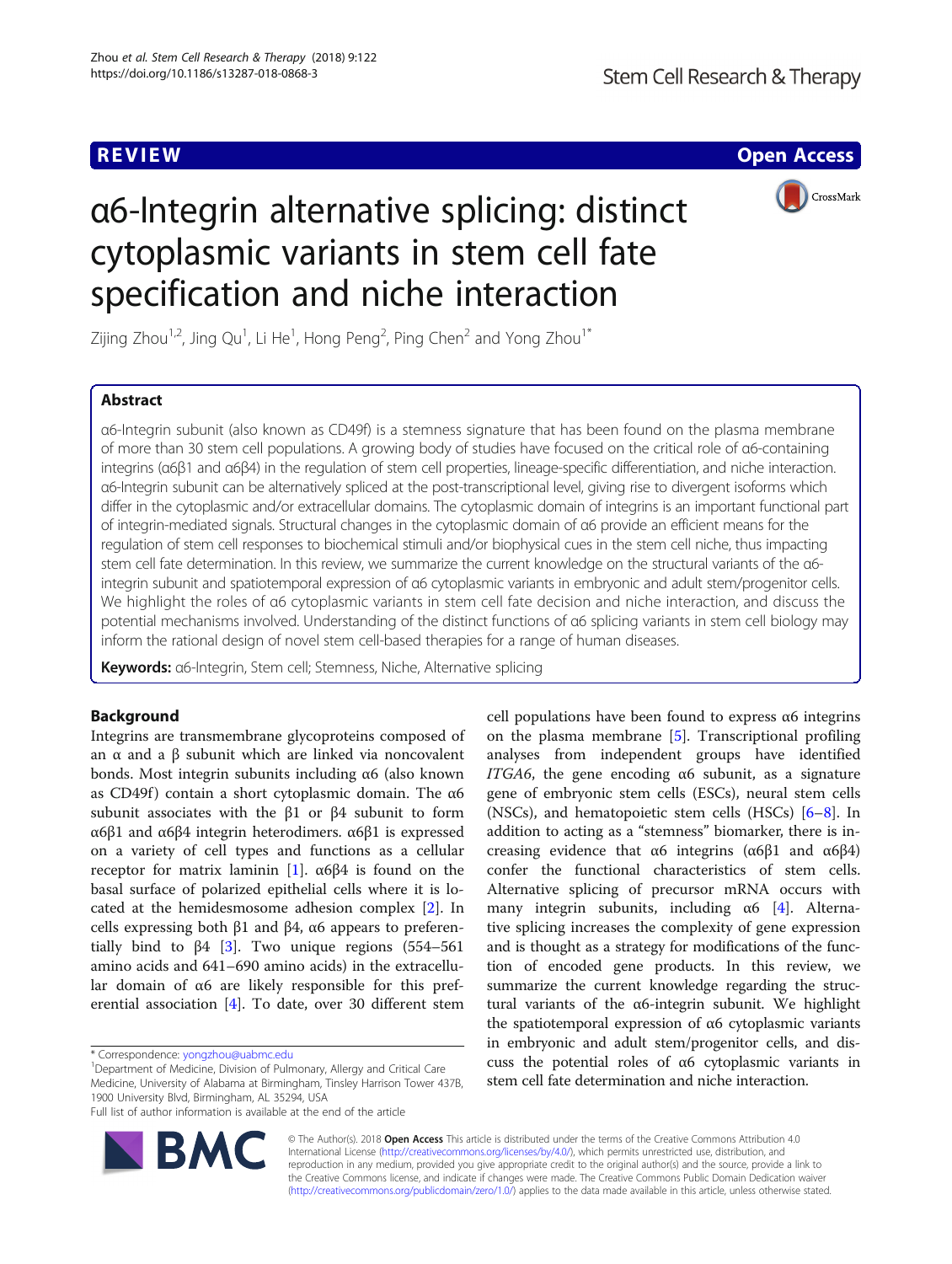<span id="page-1-0"></span>The full-length of the human prototypic α6 transcript (α6A) consists of a 5′-untranslated region (146 nucleotides), an open reading frame (ORF; 3219 nucleotides), and a 3′-untranslated region (2264 nucleotides) (Fig. 1). The ORF encodes a putative signal peptide (23 amino acids), an extracellular domain (988 amino acids), a transmembrane region (26 amino acids), and a short cytoplasmic domain (36 amino acids) [[4\]](#page-5-0). A major alternative splicing of α6 occurs in the coding region of the cytoplasmic domain. Deletion of 130 nucleotides in this region results in a frameshift that eliminates the original stop codon, generating an alternative splicing variant (α6B) that is 18 amino acids longer than α6A. This also results in a high number of charged amino acids (24 out of 54) in the α6B isoform [[9\]](#page-5-0). α6A and α6B bear no sequence homology at the cytoplasmic domain, except a GFFKR sequence common to all α-integrin subunits at the N-terminus of the cytoplasmic domain [\[10](#page-5-0)] (Fig. 1). Epithelial splicing regulatory protein 1 (ESPR1) is known to promote exon skipping by binding to the consensus UGG-rich motif in either introns or exons. Mutations of the UGG motifs downstream of exon 25 in ITGA6 abolishes ESRP1 binding to and ESRP1-dependent exon inclusion of ITGA6 [[11\]](#page-5-0). Furthermore, loss of ESRP1 mediated mRNA splicing results in deletion of exon 25 from the mature mRNA and generation of α6B with an alternative cytoplasmic domain [\[12](#page-5-0)]. These findings suggest that ESPR1 is associated with the generation of α6 cytoplasmic variants. Regarding the nomenclature of α6 cytoplasmic variants, it should be noted that the prototypic α6A is designated as integrin alpha-6 isoform B



exons and is transcribed into prototypic α6A pre-mRNA. Alternative splicing of α6A pre-mRNA at exon 25 deletes 130 nucleotides (nt) containing the original stop codon. This deletion results in a frameshift of the downstream coding sequences and generation of a new stop codon 54 nt downstream of the original stop codon. The messenger RNAs of α6A and α6B are translated into two transmembrane protein isoforms, in which α6B isoform is 18 amino acids (amino acids) longer than and bears a poor homology with the α6A isoform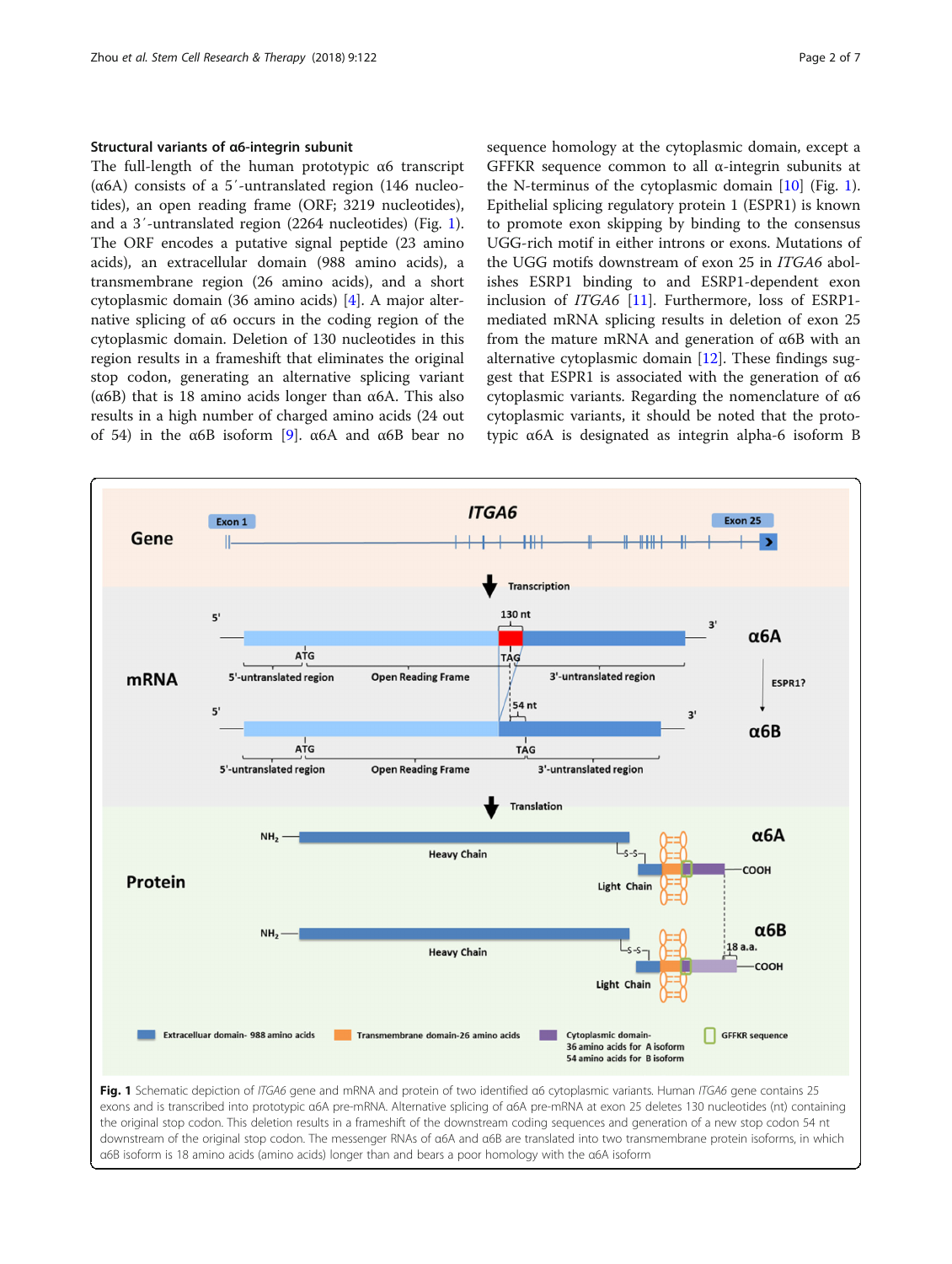preproprotein (NP\_000201) and alternative splicing variant α6B as integrin alpha-6 isoform A preproprotein (NP\_001073286) in the National Center for Biotechnology Information (NCBI) database.

In addition to the cytoplasmic variants, it has been reported that human ITGA6 contains alternative X1 and X2 exons [[13\]](#page-5-0). Alternative splicing of exon X2 yields two extracellular domain variants,  $\alpha$ 6X1 and  $\alpha$ 6X1X2 [\[14](#page-5-0)]. α6X1 expression is relatively ubiquitous, whereas α6X1X2 expression is restricted to certain types of tissues and cell lines. α6X1 and α6X1X2 do not appear to differ in ligand specificity and affinity [[13\]](#page-5-0). The functional role of α6 extracellular splice variants remains to be determined. Furthermore, a smaller form (70 kDa) of the α6 variant, termed α6p, has been identified in human prostate, colon, and epithelial cancer cell lines [\[15](#page-5-0)]. α6p corresponds exactly to the ORF encoded by exons 13–25 of α6A. It contains the "stalk region" of the extracellular domain, the transmembrane region, and the cytoplasmic domain of α6A. Rather than alternative splicing of precursor mRNA, α6p results from urokinasetype plasminogen activator (uPA)-mediated proteolytic cleavage of the extracelluar domain of α6A after it is presented on the cell surface  $[16]$  $[16]$ . Because of the absence of the entire β-propeller domain, α6p is believed to function as an inactive receptor for cell adhesion to the extracellular ligand [\[15](#page-5-0)]. Additionally, the amino terminal fragments shed from α6A may have a functional role as well.

α6 mRNA is translated into a single protein precursor which further undergoes furin endoprotease-mediated cleavage in the extracellular domain [[17\]](#page-5-0). The cleavage yields a heavy chain (110 kDa) and a light chain (30 kDa) that are noncovalently linked by disulfide bonds (Fig. [1](#page-1-0)). However, an uncleaved form of  $α6$  has been reported in differentiating lens fiber cells [[18\]](#page-5-0). The heavy chain of α6 contains most of the extracellular domain, whereas the light chain contains the cytoplasmic domain, the transmembrane domain, and the remaining extracellular domain [\[9](#page-5-0)]. The endoproteolytic cleavage of α6 may provide a conformational flexibility for α6 to bind the ligands [[19](#page-5-0)].

# Spatiotemporal expression of α6 cytoplasmic variants in embryonic and adult stem/progenitor cells

The cytoplasmic variants of  $α6A$  and  $α6B$  are differentially expressed in developing mouse embryos.  $\alpha$ 6B(β1) expression is present at all embryo stages and is more widespread than  $\alpha$ 6A(β1) expression [\[20](#page-6-0)].  $\alpha$ 6B is the only splice variant found in the developing nephrogenic system and the central and peripheral nervous systems [[20\]](#page-6-0), suggesting that  $α6B(β1)$  may play an important role in the development of nephrogenic and nervous systems. In contrast,  $\alpha$ 6A(β1) is expressed much later than  $\alpha$ 6B( $\beta$ 1), beginning in 8.5–9.5 days post-coitum embryos, and its expression is restricted to a few organs, including the developing heart, epidermis, and dental primordia  $[20]$  $[20]$ . Since α6 is the only known α subunit that associates with β4, areas where both α6 and β4 proteins are present presumably represent the presence of α6β4 integrins. It was found that β4 protein was absent in early post-implantation stages, but was present in the epidermis and digestive tract of embryos 12.5 days post-coitum [[20](#page-6-0)], suggesting a functional role of  $\alpha$ 6Aβ4 in the development of epidermis and epithelium of the intestinal tract.

In the early post-implantation embryos, heart is the major site where  $α6A(β1)$  expression was observed [\[21](#page-6-0)]. Quantitative confocal microscopy shows that α6A expression is increased from the outer to the inner layers of the myocardium. Substitution of α6A by α6B in mice does not impair the development and function of the heart [\[22](#page-6-0)], suggesting that  $α6A(β1)$  is not essential for the differentiation of cardiac muscles.

It has been observed that isoform switching of the predominant α6 from α6B to α6A occurs during lens cell differentiation in both chicken and rat embryos [\[23,](#page-6-0) [24](#page-6-0)]. In undifferentiated central lens epithelial cells, α6B is most highly expressed in the equatorial epithelium, and expression of α6B begins to drop as cells initiate their differentiation. In the cortical fiber zone where lens differentiation occurs, α6A expression is high and predominates until cortical fiber cells became terminally differentiated [\[23,](#page-6-0) [24\]](#page-6-0). The isoform switching from  $\alpha$ 6B to α6A predominance has been confirmed in vitro in a FGF-induced rat lens fiber cell differentiation model [[24\]](#page-6-0). Immunoprecipitation of biotinylated microdissected fractions of chick embryo lens has demonstrated that both β1 and β4 are expressed by the E10 chick embryo lens [\[23\]](#page-6-0). β1 is strongly expressed in the germinative and transitional zones of rat lens, where cells proliferate and differentiate, respectively, suggesting that  $β1$  coupling with α6, presumably α6A, may play a role during rat lens fiber differentiation [\[24](#page-6-0)]. In addition, β1, α6A, and α6B mRNAs and proteins are distinctly localized along basolateral surfaces of rat lens fibers, particularly during early fiber differentiation below the lens equator and at the posterior pole [\[24](#page-6-0)]. This indicates the involvement of α6Aβ1 and/or α6Bβ1 integrins in cell– cell interactions, particularly attachment and migration of the apical tips of elongating fibers along the epithelial–fiber interface and fiber–fiber cell interactions.

The studies of other stem cell populations support the ratio of α6 cytoplasmic variants as an important indicator of whether stem cells remain undifferentiated or undergo differentiation. It has been reported that α6B is predominantly expressed in undifferentiated visceral endoderm, parietal endoderm, and embryonic stem cells.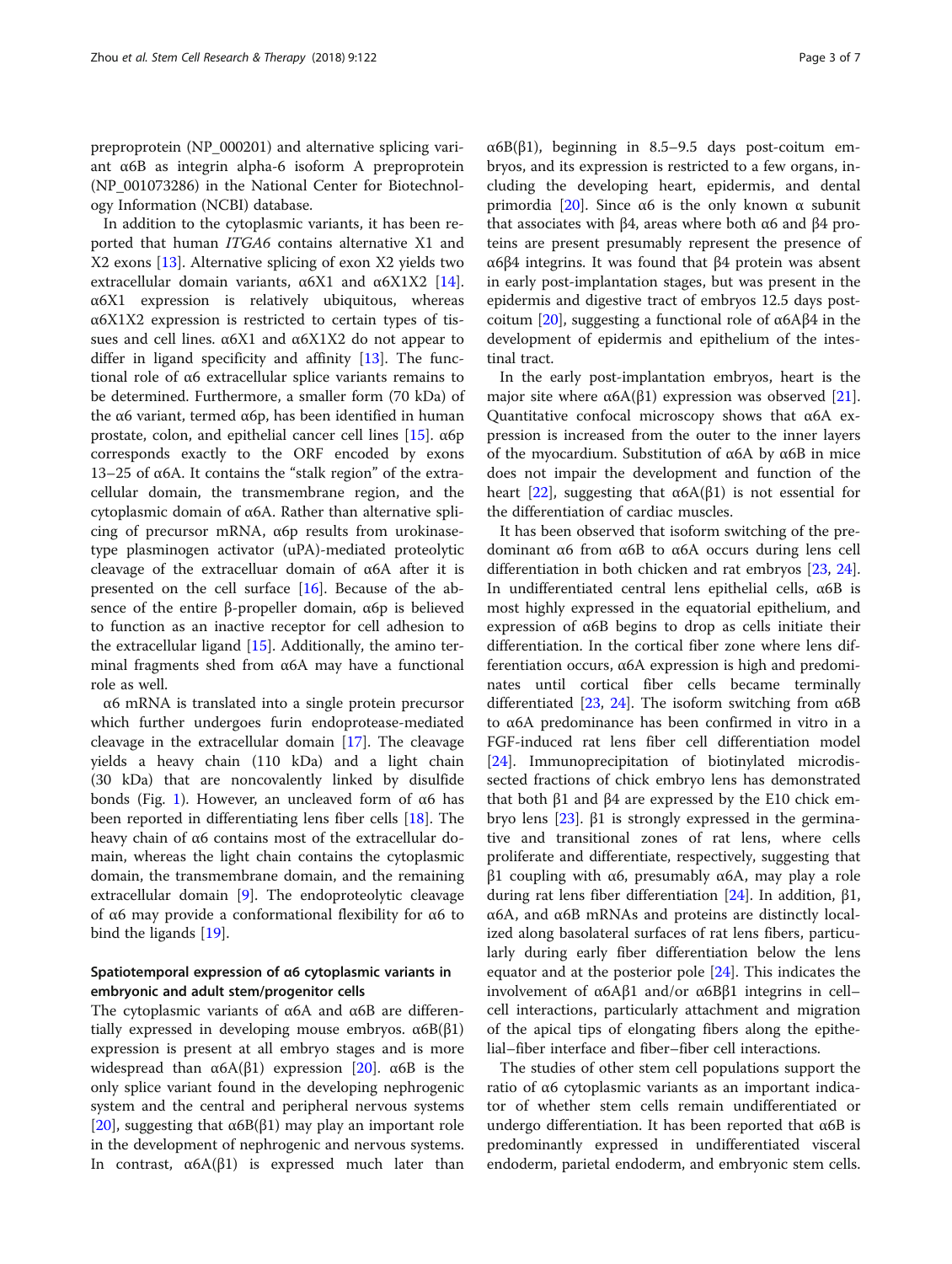When these cells are induced to differentiate, α6A expression is upregulated and predominates over α6B [ $25-27$  $25-27$  $25-27$ ]. In embryonic mouse kidney,  $\alpha$  6B is the major splice variant and α6Bβ1 plays a role in the conversion of nephrogenic mesenchyme to epithelial tubules [[28](#page-6-0)]. Fetal testis exclusively expresses  $\alpha$ 6B, whereas both  $\alpha$ 6A(β1) and  $\alpha$ 6B( $\beta$ 1) are expressed when differentiation is induced in pre-pubertal testes and Sertoli-spermatogenic cell cocultures [\[29\]](#page-6-0). Taken together, these findings strongly suggest that the distinct α6 cytoplasmic variants have differential functions in the developing embryos.

There is evidence that α6 cytoplasmic variants contribute to adult stem/progenitor cell properties as well. Breast cancer stem cells (CSCs), characterized by  $CD44<sup>high</sup>/$ CD24low, consist of epithelial and mesenchymal cells. The epithelial population predominantly expresses α6A(β1), whereas the mesenchymal population predominantly expresses  $\alpha$ 6B(β1) [\[12](#page-5-0)]. The function of breast CSCs appears to depend on the relative expression of  $α6B(β1)$ .  $\alpha$ 6A( $\beta$ 1) expression is not required for breast CSC properties [[12](#page-5-0)], and this study suggests that these are manifested primarily by the mesenchymal cell population which is characterized by a high ratio of  $\alpha$ 6B/ $\alpha$ 6A. In contrast to breast CSCs, undifferentiated human intestinal cells predominantly express  $α6A(β4)$ , whereas  $α6B(β4)$ expression is mainly detected in differentiated cells. This finding suggests that a high α6B/α6A ratio is permissive for enterocytic differentiation [[30](#page-6-0)].

#### α6 Cytoplasmic variants in stem cell fate decision

Integrin-mediated cell–extracellular matrix (ECM) interactions transmit biochemical and mechanical signals from the ECM to the interior of cells via the cytoplasmic domains of integrins [\[31](#page-6-0), [32\]](#page-6-0). The cytoplasmic domains of integrins typically interact with cytosolic adaptor proteins and/or kinases to further activate the downstream signals. In embryonic lens cells, α6A interacts with adaptor protein Shc and the downstream effector Grb2 to form a complex  $[18]$  $[18]$ . The greatest amount of the complex is found in the differentiating cortical fiber cell zone. α6A in the cortical fiber region interacts with the cytoskeleton and is associated with activation of specific cell signals for lens cell differentiation [[18](#page-5-0)]. An additional study has shown that  $\alpha$ 6A(β1 and/or β4) expression is required for acquisition of a migratory cell phenotype accompanying lens cell differentiation [[23](#page-6-0)].

The cytoplasmic domain of α6A, specifically the 11 amino acids at the C-terminus of the α6A cytoplasmic tail, inhibits proliferation and promotes terminal differentiation of primary quail myoblasts by suppression of focal adhesion kinase (FAK) and mitogen-activated pro-tein kinase (MAPK) [\[33\]](#page-6-0). The findings suggest that  $α6A$ cytoplasmic domain-dependent changes in focal adhesion signals regulate the withdrawal of myoblasts from the cell cycle and initiation of terminal differentiation. GATA-4 is known to be a critical transcription factor in the development of cardiac muscles [[34](#page-6-0)]. Temporal correlation of α6A, GATA-4, and myosin light chain-2 V (a cardiac-muscle-specific marker) has been observed during mouse embryonic stem cell differentiation [\[35](#page-6-0)], suggesting that  $\alpha 6A(\beta 1)$  may be involved in activation of GATA-4 signals which in turn direct the development of cardiac muscles.

The cytoplasmic domains of both α6A and α6B contain serine, threonine, and tyrosine residues which could serve as potential phosphorylation sites. In fact, it has been shown that macrophage adhesion to laminin substrates promotes α6 phosphorylation in the cytoplasmic domain [[36](#page-6-0)]. In addition to phosphorylation of their own residues, the cytoplasmic domains of α6A and α6B also mediate differential tyrosine phosphorylation of paxillin and other signaling molecules [[37\]](#page-6-0). It is predicted that altered phosphorylation of α6A and α6B cytoplasmic portions and/or α6A/B-mediated differential phosphorylation of downstream signal molecules may activate distinct intracellular signals that could potentially regulate the stem cell fate propensity. PDZ domain, a structural fold in many signal molecules, recognizes the C-terminus of membrane-anchored proteins, including integrins [\[38](#page-6-0)]. The last three amino acids (SDA) in the cytoplasmic tail of α6A are a typical PDZ-binding motif, whereas the corresponding amino acids (SYS) in the cytoplasmic tail of α6B represent an alternative PDZ-binding motif. It has been reported that the SYS motif in α6B is less efficient in binding to the signal molecules than the SDA motif in  $\alpha$ 6A [[39\]](#page-6-0). Thus, altered PDZ-binding motifs in the cytoplasmic domains of α6A versus α6B might mechanistically link to the stem cell fate determination. Collectively, alterative splicing of the α6 cytoplasmic domain may mediate differential intracellular signals that direct stem cell fate decision (Fig. [2](#page-4-0)).

#### α6-Integrin in stem cell–niche interaction

Stem cells reside in a unique microenvironment known as the stem cell "niche". The stem cell niche typically constitutes stem cells, support cells, and the ECM [\[40\]](#page-6-0). The niche supports and instructs establishment and maintenance of the stem cell population  $[41]$  $[41]$  $[41]$ . Integrins, as a microenvironmental sensor, mediate interactions between stem/support cells and the surrounding ECM. The cell-ECM interactions are critical for niche morphogenesis, anchorage of stem and support cells, positioning of dividing stem cells, and controlling the balance between stem cell renewal and differentiation [\[42\]](#page-6-0).

The ability of stem cells to reside in the niche for a long period of time is paramount for tissue homeostasis and regeneration. α6-Integrin-mediated ECM adhesion is critical for anchorage and long-term maintenance of a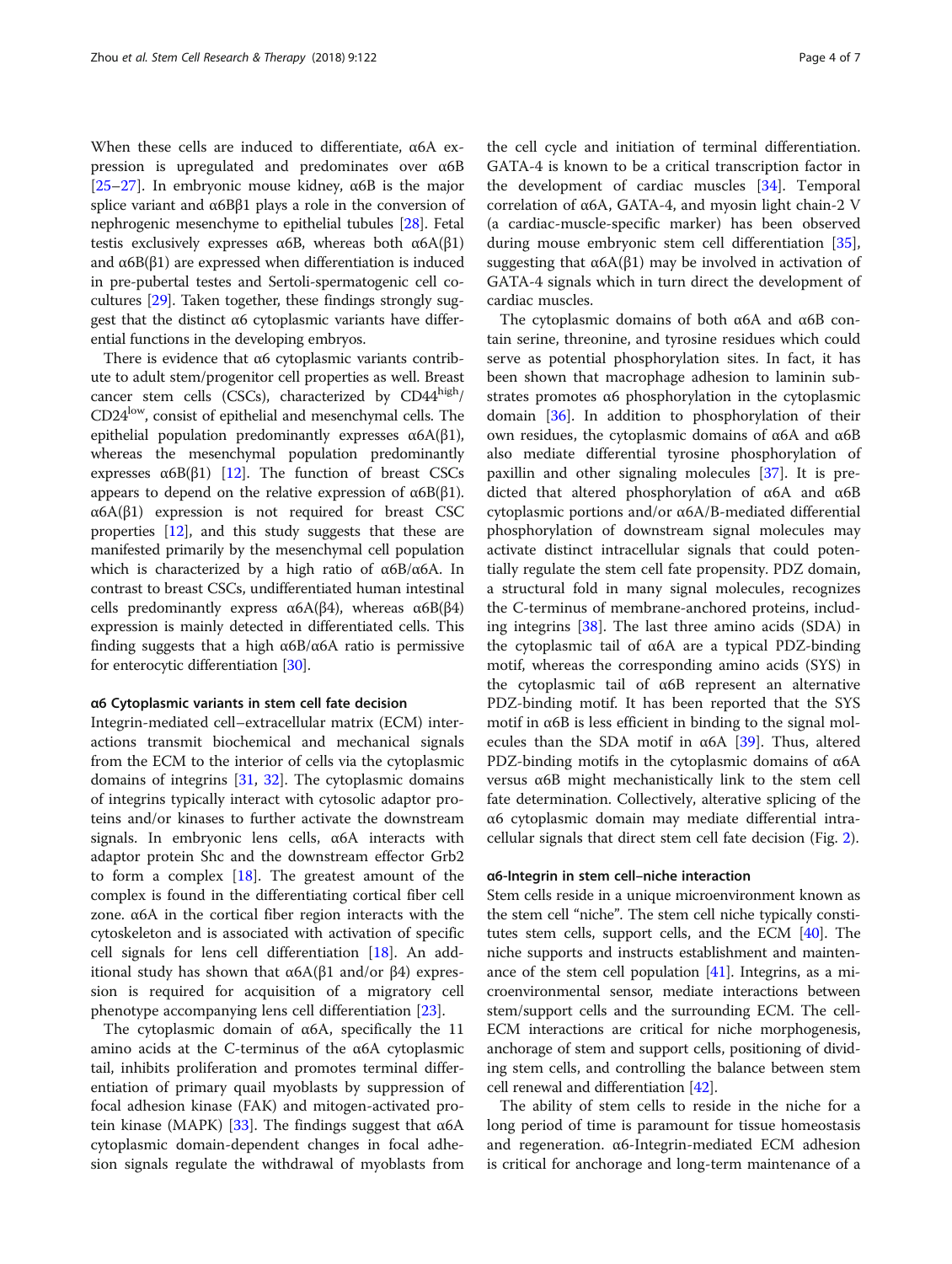<span id="page-4-0"></span>

variety of stem cell populations in the niche. Disruption of interactions between α6β1 and laminin in the lateral ventricle of mice by a function-blocking anti-α6 antibody causes the release of NSCs in the subventricular zone and activation of NSCs [\[43\]](#page-6-0). Studies also support that α6(β1) integrins play an essential role in anchoring spermatogonial stem cells [\[44](#page-6-0)] and hematopoietic stem cells [[45\]](#page-6-0), and  $\alpha$ 6(β4) in anchoring dermal stem cells [[46\]](#page-6-0) to their niches.

Mammary gland stem cells and interfollicular epidermal stem cells express higher levels of α6 and β1 integ-rin subunits [[47](#page-6-0), [48\]](#page-6-0). In breast cancer,  $α6(β1)$  expression promotes self-renewal of tumor-initiating cells (TICs) and mediates transduction of cell signals essential for establishment of an autocrine loop to maintain the TIC niche [[49,](#page-6-0) [50\]](#page-6-0). Ablation of α6β1 results in random orientation of the basal cell division plane and impairs epithelial homeostasis [[51\]](#page-6-0). Furthermore, laminin511 (LM511) engagement of α6β1 supports the self-renewal of mouse ESCs, whereas internalization of α6β1 promotes mESC differentiation towards an epithelial lineage via a FAK/ Akt/Erk-dependent mechanism [\[52](#page-6-0)]. In contrast, LM532–α6 interactions direct differentiation of ventral

ectodermal ridge (VER) progenitor cells in developing mouse tails [\[53\]](#page-6-0). It remains to be determined whether mESC and VER progenitor cells express distinct α6 cytoplasmic variants and whether this is responsible for the differential responses (self-renewal vs differentiation) of these two stem cell populations to laminin engagement of α6.

Currently, there is limited information for the role of α6 cytoplasmic variants in the regulation of stem cell– niche interactions. CD34<sup>+</sup> and CD34<sup>+</sup>CD38<sup>-</sup> bone marrow stem/progenitor cells express both α6A and α6B [[54\]](#page-6-0). Although  $\alpha$ 6A and  $\alpha$ 6B are equally associated with the β1 subunit and also have similar specificity and affinity for ligand binding, it was found that  $\alpha 6A(\beta 1)$ , but not  $α6B(β1)$ , was responsible for protein kinase C–dependent activation of MAP kinases. α6A(β1) was also found to be more active than  $\alpha$ 6B( $\beta$ 1) in promoting migration of bone marrow stem cells [\[54\]](#page-6-0). Together, these data suggest that α6A may be important in migration and mobilization of hematopoietic stem/ progenitor cells in the bone marrow stem cell niche during hematopoiesis. In addition, breast CSCs express a high level of LM511, which promotes the formation of a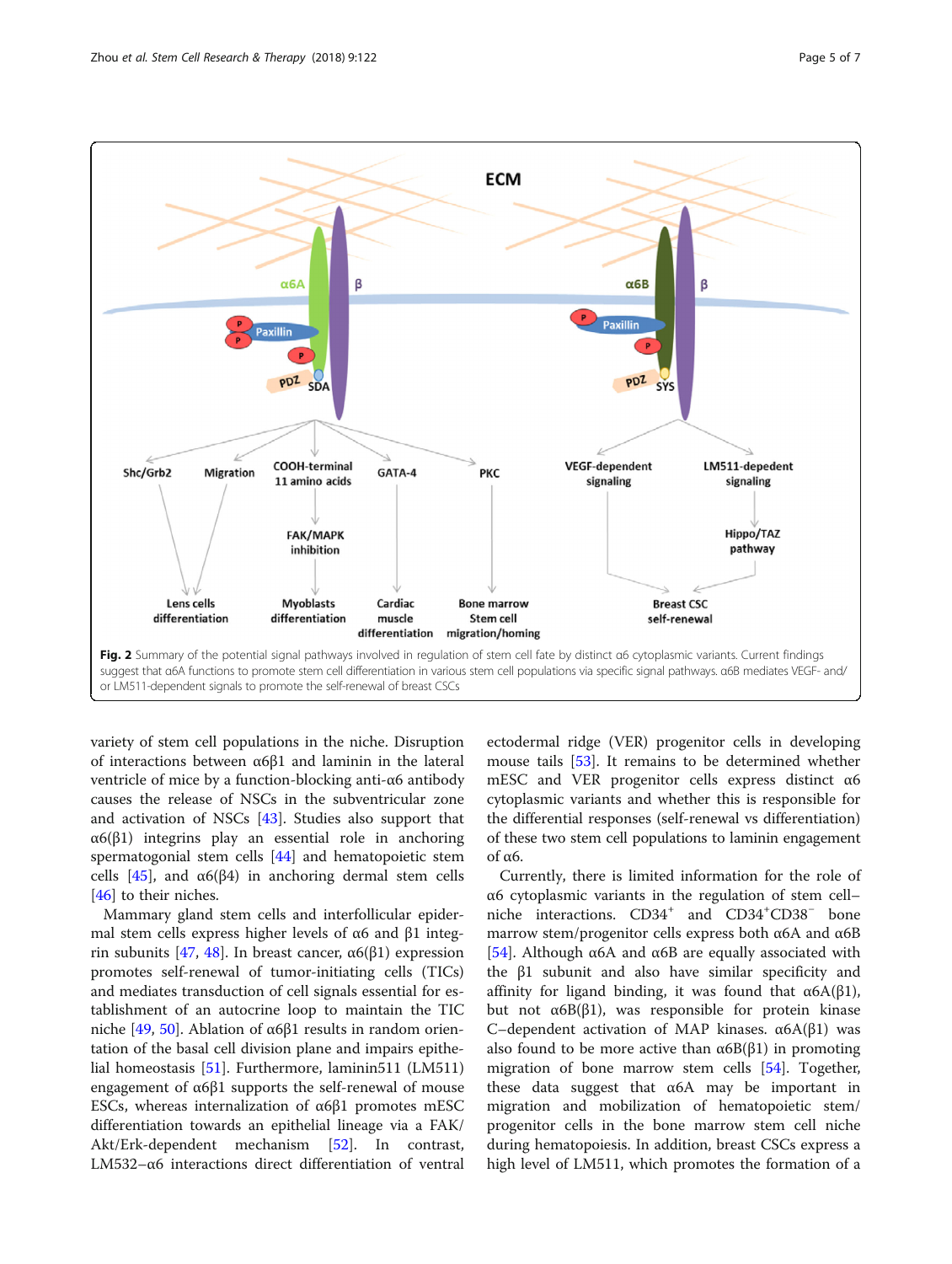<span id="page-5-0"></span>LM511 matrix niche critical for breast CSC self-renewal and tumor initiation [\[55](#page-6-0)]. Laminin engagement of  $α6B(β1)$ activates the Hippo transducer TAZ, which upregulates the transcription of the  $α5$  subunit in LM511. The latter finding suggests that α6B(β1) integrins mediate the establishment of a positive feedback loop between breast CSCs and the niche, which functions to maintain breast CSC self-renewal and cancer formation.

## Conclusions

The α6-integrin subunit is a common stem cell marker in diverse tissues. As a matrix adhesion molecule, α6 integrins play important functional roles in the anchorage of stem cells within the niche, maintenance of stem cell stemness, regulation of stem cell differentiation, orientation of dividing stem cells, and migration and/or homing of hematopoietic stem/progenitor cells to the niche of bone marrow. Alternative splicing impacts the function of α6 in the regulation of the stem cell propensity and niche interaction. The spatial and temporal expression of distinct α6 cytoplasmic variants in both embryonic and adult stem cells suggests that α6A and α6B have distinct functions during embryogenesis and at the adult age. The cytoplasmic variants of the α6 subunit provide an excellent platform for the study of cell signals important for stem cell self-renewal and differentiation, while deregulation of these signals may underlie a wide range of human diseases. We believe that dissecting the multifaceted functions of α6 splice variants would inform the rational design of novel stem cell-based therapies for a range of human diseases.

#### Abbreviations

CSC: Cancer stem cell; ECM: Extracellular matrix; ESCs: Embryonic stem cells; ESPR1: Epithelial splicing regulatory protein 1; FAK: Focal adhesion kinase; HSCs: Hematopoietic stem cells; LM: Laminin; MAPK: Mitogen-activated protein kinase; NCBI: National Center for Biotechnology Information; NSCs: Neural stem cells; ORF: Open reading frame; TICs: Tumor-initiating cells; VER: Ventral ectodermal ridge

#### Funding

This work was supported in part by NIH grants HL124076 and EY027924 (YZ), University of Alabama at Birmingham School of Medicine AMC21 R01 Award (YZ), China Scholarship Council Predoctoral Fellowship No. 201706370106 (ZZ) and the Fundamental Research Funds for the Central Universities of Central South University No. 2016zzts144 (ZZ).

#### Authors' contributions

ZZ and YZ were responsible for conceptualization of the review article and wrote a manuscript draft. QJ, LH, HP, PC, and YZ read and revised the manuscript. YZ finalized and approved the manuscript. All authors read and approved the final manuscript.

#### Consent for publication

The graphic figures in this article are original and are subjected to the copyright policy of the journal.

#### Competing interests

The authors declare that they have no competing interests.

### Publisher's Note

Springer Nature remains neutral with regard to jurisdictional claims in published maps and institutional affiliations.

#### Author details

<sup>1</sup>Department of Medicine, Division of Pulmonary, Allergy and Critical Care Medicine, University of Alabama at Birmingham, Tinsley Harrison Tower 437B, 1900 University Blvd, Birmingham, AL 35294, USA. <sup>2</sup> Department of Respiratory Medicine, The Second Xiangya Hospital, Central-South University, Changsha 410011, Hunan, China.

#### Published online: 02 May 2018

#### References

- 1. Sonnenberg A, Modderman PW, Hogervorst F. Laminin receptor on platelets is the integrin VLA-6. Nature. 1988;336:487–9.
- 2. Stepp MA, Spurr-Michaud S, Tisdale A, Elwell J, Gipson IK. Alpha 6 beta 4 integrin heterodimer is a component of hemidesmosomes. Proc Natl Acad Sci U S A. 1990;87:8970–4.
- 3. Hemler ME, Crouse C, Sonnenberg A. Association of the VLA alpha 6 subunit with a novel protein. A possible alternative to the common VLA beta 1 subunit on certain cell lines. J Biol Chem. 1989;264:6529–35.
- 4. Tamura RN, Rozzo C, Starr L, Chambers J, Reichardt LF, Cooper HM, Quaranta V. Epithelial integrin alpha 6 beta 4: complete primary structure of alpha 6 and variant forms of beta 4. J Cell Biol. 1990;111:1593–604.
- 5. Krebsbach PH, Villa-Diaz LG. The role of integrin α6 (CD49f) in stem cells: more than a conserved biomarker. Stem Cells Dev. 2017;26:1090–9.
- 6. Ramalho-Santos M, Yoon S, Matsuzaki Y, Mulligan RC, Melton DA. "Stemness": transcriptional profiling of embryonic and adult stem cells. Science. 2002;298:597–600.
- 7. Ivanova NB, Dimos JT, Schaniel C, Hackney JA, Moore KA, Lemischka IR. A stem cell molecular signature. Science. 2002;298:601–4.
- 8. Fortunel NO, Otu HH, Ng HH, Chen J, Mu X, Chevassut T, Li X, Joseph M, Bailey C, Hatzfeld JA, Hatzfeld A, Usta F, Vega VB, Long PM, Libermann TA, Lim B. Comment on " 'Stemness': transcriptional profiling of embryonic and adult stem cells" and "a stem cell molecular signature". Science. 2003;302: 393. author reply 393
- 9. Hogervorst F, Kuikman I, van Kessel AG, Sonnenberg A. Molecular cloning of the human alpha 6 integrin subunit. Alternative splicing of alpha 6 mRNA and chromosomal localization of the alpha 6 and beta 4 genes. Eur J Biochem. 1991;199:425–33.
- 10. Tamura RN, Cooper HM, Collo G, Quaranta V. Cell type-specific integrin variants with alternative alpha chain cytoplasmic domains. Proc Natl Acad Sci U S A. 1991;88:10183–7.
- 11. Warzecha CC, Jiang P, Amirikian K, Dittmar KA, Lu H, Shen S, Guo W, Xing Y, Carstens RP. An ESRP-regulated splicing programme is abrogated during the epithelial-mesenchymal transition. EMBO J. 2010;29:3286–300.
- 12. Goel HL, Gritsko T, Pursell B, Chang C, Shultz LD, Greiner DL, Norum JH, Toftgard R, Shaw LM, Mercurio AM. Regulated splicing of the α6 integrin cytoplasmic domain determines the fate of breast cancer stem cells. Cell Rep. 2014;7:747–61.
- 13. Ziober BL, Vu MP, Waleh N, Crawford J, Lin CS, Kramer RH. Alternative extracellular and cytoplasmic domains of the integrin alpha 7 subunit are differentially expressed during development. J Biol Chem. 1993;268:26773–83.
- 14. Delwel GO, Kuikman I, Sonnenberg A. An alternatively spliced exon in the extracellular domain of the human alpha 6 integrin subunit–functional analysis of the alpha 6 integrin variants. Cell Adhes Commun. 1995;3:143–61.
- 15. Davis TL, Rabinovitz I, Futscher BW, Schnölzer M, Burger F, Liu Y, Kulesz-Martin M, Cress AE. Identification of a novel structural variant of the alpha 6 integrin. J Biol Chem. 2001;276:26099–106.
- 16. Demetriou MC, Pennington ME, Nagle RB, Cress AE. Extracellular alpha 6 integrin cleavage by urokinase-type plasminogen activator in human prostate cancer. Exp Cell Res. 2004;294:550–8.
- 17. Lehmann M, Rigot V, Seidah NG, Marvaldi J, Lissitzky JC. Lack of integrin alpha-chain endoproteolytic cleavage in furin-deficient human colon adenocarcinoma cells LoVo. Biochem J. 1996;317(Pt 3):803–9.
- 18. Walker JL, Zhang L, Menko AS. A signaling role for the uncleaved form of alpha 6 integrin in differentiating lens fiber cells. Dev Biol. 2002;251:195–205.
- 19. Delwel GO, Hogervorst F, Sonnenberg A. Cleavage of the alpha6A subunit is essential for activation of the alpha6Abeta1 integrin by phorbol 12 myristate 13-acetate. J Biol Chem. 1996;271:7293–6.